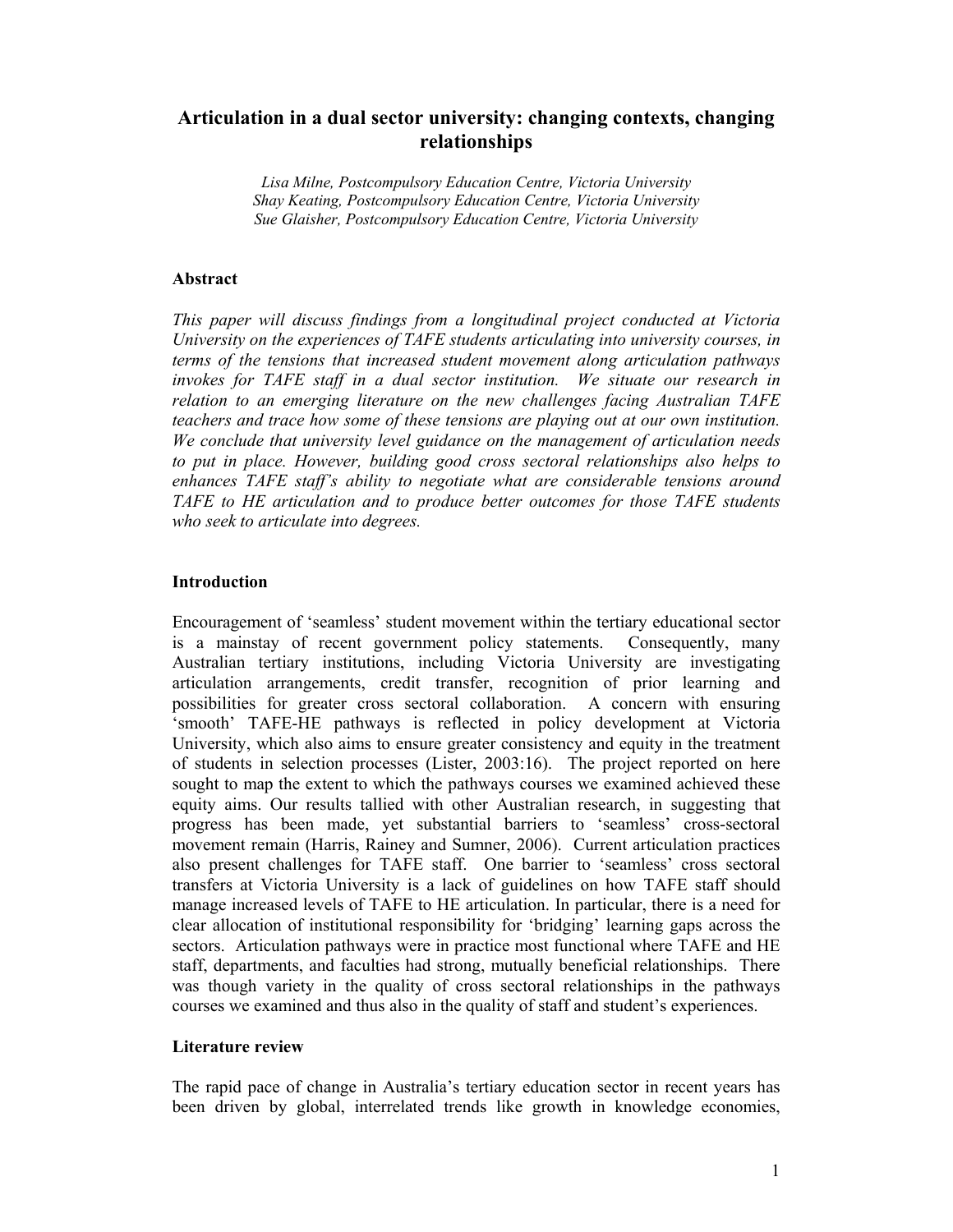'credentialism', and policies that promote both 'life long' learning and 'seamless' education systems. These developments have influenced both youth and adult educational aspirations and patterns of educational transitions. VET students now undertake multiple courses as a strategy to maintain, as well as gain, viable employment and thus 'life long learning' is already their reality (Anderson, 2005). The precise figures are contested (see Curtis, 2006) but TAFE to HE articulation has also increased since the early 1990's. The proportion of university applicants with TAFE qualifications has risen, many school leavers who are unsuccessful degree applicants see TAFE as offering a 'second chance', and interest in later university study amongst TAFE graduates is high (Cohen, Lewis, Stone and Wood, 1997). In the LSAY sample, one in every eight students beginning a non-apprenticeship VET course later transferred to a degree (Curtis, 2006).

These broad trends are also implicated in *some* convergences in desired learning outcomes in VET and in HE, and in the differing modes of teaching and learning adopted in each of these sectors (Harris, Rainey and Sumner, 2006:17; Harris, Symons and Clayton, 2005). The role of TAFE teaching staff has changed in response to an increased emphasis on developing 'independent learners', assessment, and on producing demonstrable learning outcomes, rather than on content delivery. These trends closely mirror current expectations of higher education staff (Harris, Symons and Clayton 2005:66-67; NCVER, 2004:5). Absorption of ANTA by DEST has increased the pressures on the VET system to meet such policy demands (Caven, 2005) as well might claims by the business council of Australia that the 'increasingly complex skill development needs' of business are not being met within VET (Harris, Rainey and Sumner, 2006:15). Higher education providers are being urged to employ work based learning and to offer more vocationally oriented content and skills, as reflected in curriculum changes (Smith and Bush, 2006). Such convergences may presumably help to ease student movement between VET and HE.

However, entrenched differences between modes of teaching and learning in these two sectors, along with other changes in VET teaching practice, *add* to the challenges students face in negotiating cross sectoral transfers. Collaboration on cross sectoral curricula has been stymied by the introduction of training packages, the industry based competency focus of which has problematised attempts to 'map' VET curricula to higher education ( See Moodie, 2003). The more persistent differences in modes of teaching and learning in HE and in VET revolve around the fact that:

University learning and assessment places much more emphasis on…cognitive development and the development of critical thinking than does competency based training, which is focused primarily on skill development (Smith and Bush, 2006:391-392).

These authors also note that differences in the generic skills that each of these sectors seeks to develop in their students reflect these approaches to teaching and learning and assessment practices. This state of affairs helps to illuminate the particular adjustment difficulties students routinely report in moving between the two educational environments (See Milne, Glaisher and Keating, 2006; Cameron, 2004; Conroy, Pearce and Murphy, 2001).

Research documenting the experiences of *students* who transfer from VET to HE has grown as their numbers have increased, but exploration of how tertiary educators are contending with this shifting landscape remains scant. Preliminary studies indicate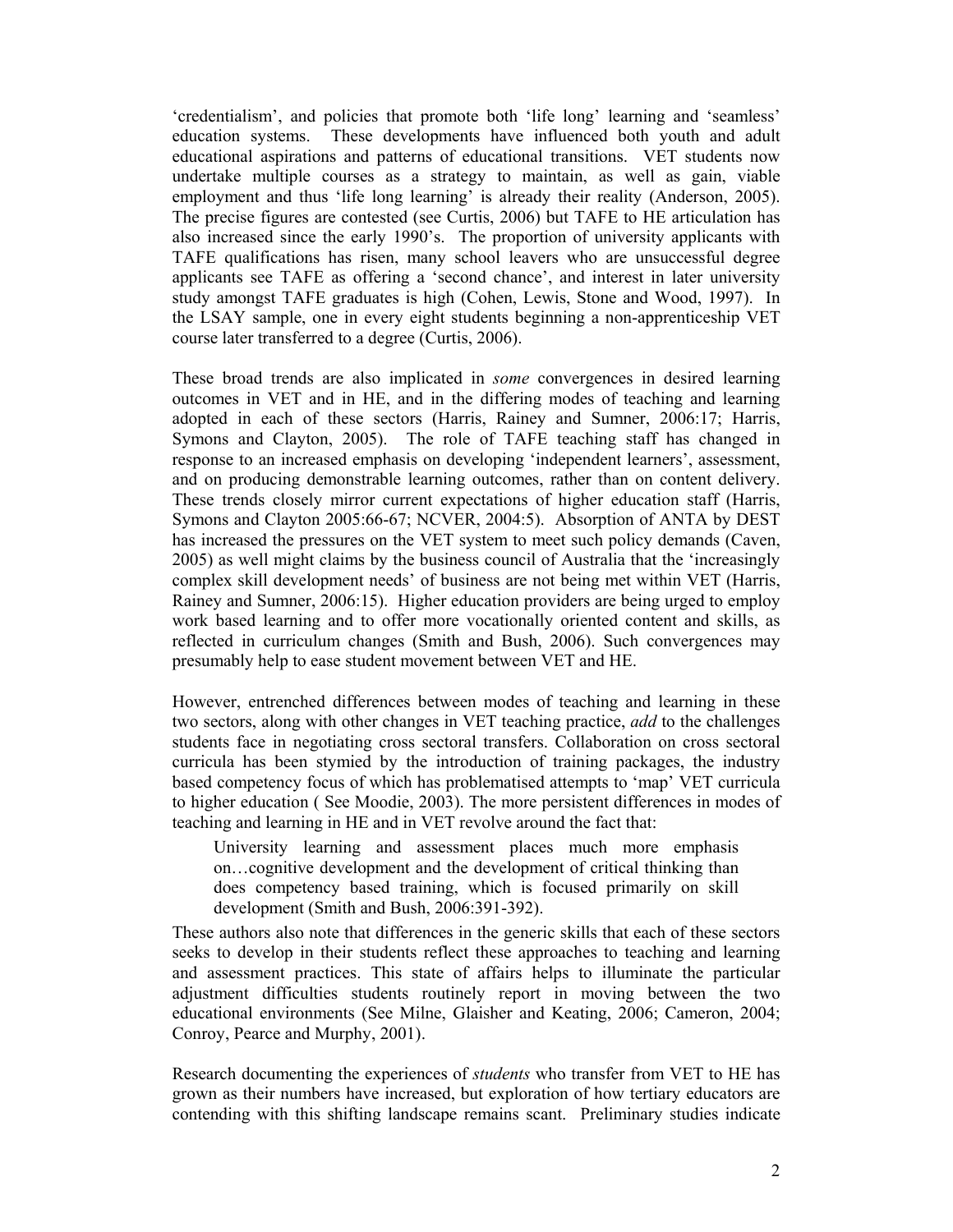that VET practitioners are finding this host of new and often conflicting demands quite stressful. How, for example, should they balance the requirements of training packages and of adherence to the AQTF with provision of consistent student outcomes (NCVER, 2004). A 'narrowing' of educational aims within the training packages framework seems to reduce possibilities for inculcating the very 'life long' learning skills prioritised in policy texts and to do little to facilitate the 'seamless' educational system desired by government and industry alike. Furthermore, many TAFE students have been enabled to see themselves as 'clients', entitled to negotiate with their educators about the educational 'product' they get (Harris et al, 2005). Finally, working in an increasingly competitive tertiary sector is perceived as a major challenge by VET practitioners (NCVER, 2004).

## **Methods**

In this study, articulating students were defined as internal students who moved from a departure course in TAFE to a destination course in HE. Internal students who are articulating can progress through one of Victoria University's standard pathways, which are negotiated by sectoral stakeholders, or undertake a dual sector award. We use the term pathway to refer to a formally acknowledged link between qualifications in the TAFE and HE sectors. In 2005, we selected eight TAFE courses that act as the starting point for formal and informal 'pathways' to HE, from a range of broad fields of study. We conducted semi-structured, one-on-one interviews with twenty TAFE teachers and one hundred and fourteen students from these courses. In 2006 we conducted follow up interviews with most of these students, many of whom had enrolled in degree courses, and with twenty nine of their lecturers. The interviews were audio taped and later transcribed in full.

#### **Results**

#### *Increased student demand for TAFE to HE articulation*

Victoria University policies that aim to increase 'traffic' on articulation pathways seem to have been effective (see also Wheelahan, 2001). Many TAFE teachers we interviewed perceived increases in interest in 'going on' to degree studies in recent years amongst students in upper level qualifications, with some variations by field of study. Estimates of the proportions of students interested in articulation ranged from 10% to up to 90% of students. Most teachers suggested that around two thirds of students in their courses were interested in articulating. Some speculated that that the number of students articulating two or three years *after* completion of a TAFE course might increase these estimates.

Oh between ninety and the lot…over the last three years…most students want to go over to higher ed.

Anecdotally? About sixty percent, thirty percent on completion and thirty percent within two years.

Exit VCE without a doubt aspire to articulate. Adult learners don't necessarily plan to in the beginning.

These perceptions of high levels of interest in articulation were supported in the student interviews. Of the one hundred and fourteen students who participated, only six were definitely not intending to articulate, while eleven students were undecided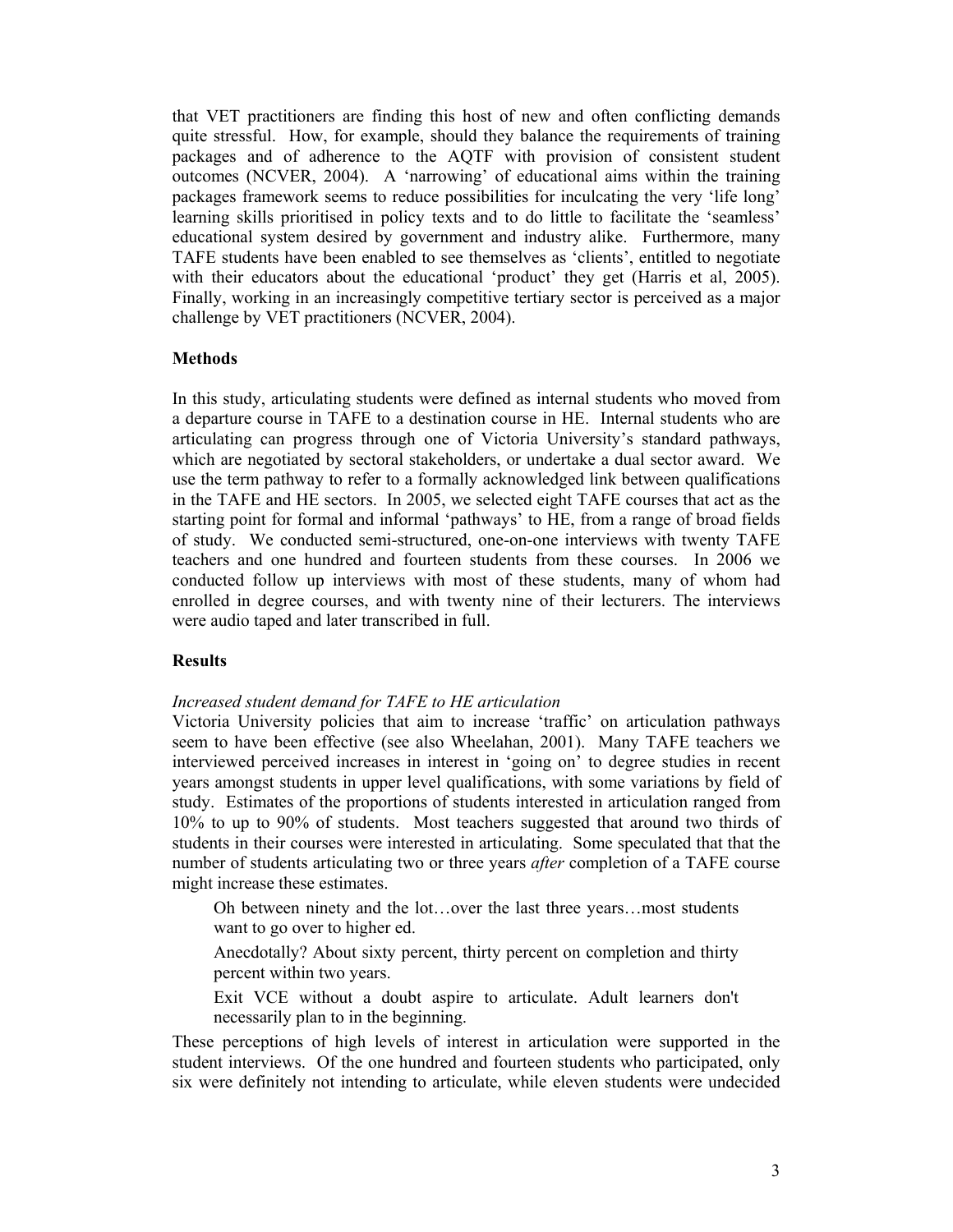about their future plans<sup>1</sup>. A majority of students had entered their TAFE courses with the intention of articulating to HE, although this varied by field of study. Many students saw their TAFE course as a valuable 'stepping stone' to further study. Interest in articulation was informed by hopes for improved vocational outcomes, views that employers look favourably on degrees, enjoying the learning process itself, and having developed a 'taste' for a field.

I did want to get…straight into the bachelor…I found it more beneficial, I'm actually happier I didn't get the higher marks.

I'm just keen to keep going with everything that I've learnt…as a profession…and for personal knowledge, I enjoy the course.

You really need just the piece of paper to start with to get your foot in the door…if you have got the degree then they will look at you seriously.

Hard to go straight from high school to a degree…need such a high enter…after a year of studying something…it either encourages you or it dissuades you…the majority of us it has encouraged us…want to carry on.

A high proportion of these students were enrolled in a degree by 2006. Eighty five of them applied for degree studies, and sixty eight accepted HE places at VU, most often the only university they had applied to. Ten students entered HE elsewhere. Eighteen students reported not applying for university places and seven reported applying unsuccessfully. A national picture of steady gains in the level of articulation is supported by these results, although our 'dual sector' status seems particularly appealing to those students seeking pathways to HE.

I could have applied to higher education directly…but being middle aged I thought I would start here as a bridge.

I applied for VU and I actually didn't get in and then I filled out a student compact and they told me to go through TAFE system.

(Why is VU your first preference?) Basically, cause this is where I'm doing TAFE and this is where I feel I've got a chance, that's it.

Having established that there are high levels of interest in and traffic along articulation pathways at Victoria University, but that this is perhaps related to the dual sector nature of our institution, we can now explore some of the issues this situation has raised for the TAFE staff we interviewed.

#### *Promotion of articulation options to TAFE students*

 $\overline{a}$ 

Despite university policy goals of promoting articulation options to TAFE students, no guidelines exist as to when or how this should be done. Teacher comments implied that in practice, discussion of articulation options is embedded in some TAFE courses and almost absent from others. Promotion of articulation was most likely in areas where students have a high chance of success and where staff are aware that many students have this goal in mind. While most teachers voiced support for students who aimed to later undertake degrees, they were uneasy about encouraging students to pursue pathways in cases when outcomes could be unpredictable, or chances of success were low.

<sup>&</sup>lt;sup>1</sup> When recruiting students we did indicate wanting to speak to both students interested in articulation and those who weren't. We also asked for a 'show of hands' as to who wanted to articulate in each class we recruited from. Those students not keen to articulate less often chose to participate in interviews and so they are less well represented in our sample.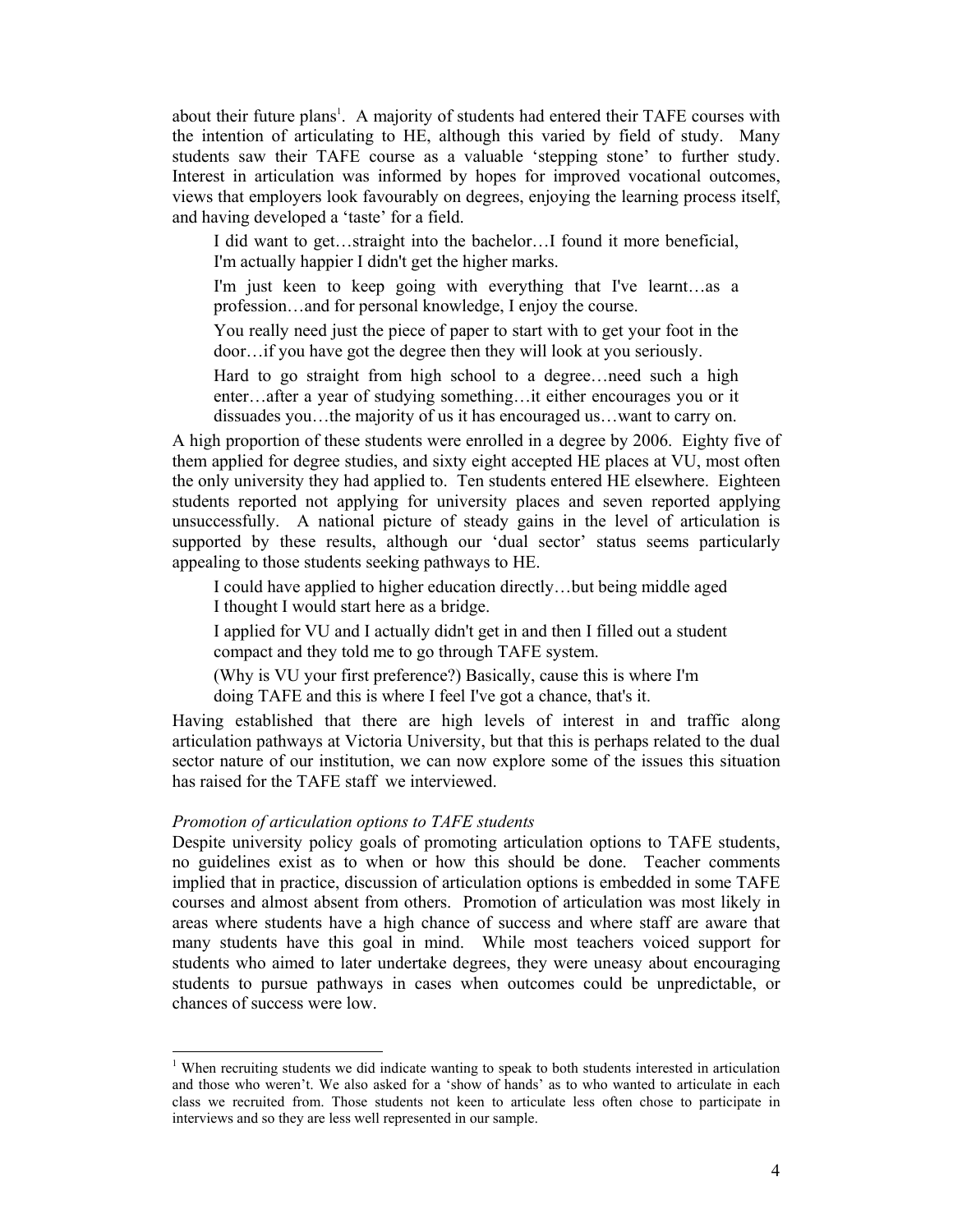The problem is…we have a problem selling something we don't own…I am reluctant to say what they are going to get in, because they can change it at a moments notice…that is dangerous for us to be misleading students.

I'd hate to think they've put in so much work and then they're disappointed cause they don't get in…they do work hard, especially in their final year they get so stressed about getting these marks for higher ed that they don't relax and try and understand what they're learning.

At the moment it would appear that most students who are applying…are being picked up by higher ed…their numbers are a bit lower and they are very keen to get our students…the issue becomes whether there are enough second year places…there has been times when there hasn't.

This uncertainty about student's chances of HE selection and thus also about the desirability of promoting articulation options results in 'ad hoc' practices developing which may have negative outcomes for some students. For example, within one TAFE course two different teachers discussed taking totally different approaches to these issues. Interviews with students from this course indicate the confusion this engenders for students given different information by various teachers, a point raised by other TAFE teachers as well.

#### *'Preparing' students for articulation, ensuring good vocational outcomes*

A second tension around articulation commonly described by teachers was that of reconciling demands to meet the needs of all of their students by covering required content in the classroom, while also providing 'add ons' that are particularly useful for those students hoping to transfer to higher education. There are no official guidelines for TAFE staff to consult on where responsibility lies for equipping students with the skills necessary to make successful transitions from TAFE to HE. To complicate matters further, student uptake of 'add ons' was reportedly low, due to perceptions of 'irrelevance' at the time.

A lot of criticism…about their literacy skills, when they go to higher ed, that's not directly our problem in a sense…we're not here to teach them how to write, read and add up, nevertheless…we would like to help them.

We still nurture them…get them to do some stuff that prepares them....didn't work out, they couldn't see the relevance. Not everyone wants to go on to higher ed…it is not our business to prepare students, we do that as a value-add…depends on what your program is.

Most of them say they want to go to higher ed…obviously we're trying to equip them for the workplace, that's our charter at TAFE, but in the same breath we're trying to also equip them for higher ed…advanced diploma we really push responsibility for their own learning.

As these comments indicate, TAFE teachers tended to see supporting student's aims to articulate as congruent with a traditional emphasis in TAFE on a 'nurturing' and 'enabling' approach to teaching and learning. In courses in which many students want to 'go on', introducing practices which foster academic skills development was less problematic. In other cases, teachers had difficulty striking the right balance between catering to the needs of students seeking to 'go on' and students not interested in further studies at that time.

We have to watch ourselves…that we are not too higher ed oriented as the ultimate destination...it is a fine line between enabling students to feel as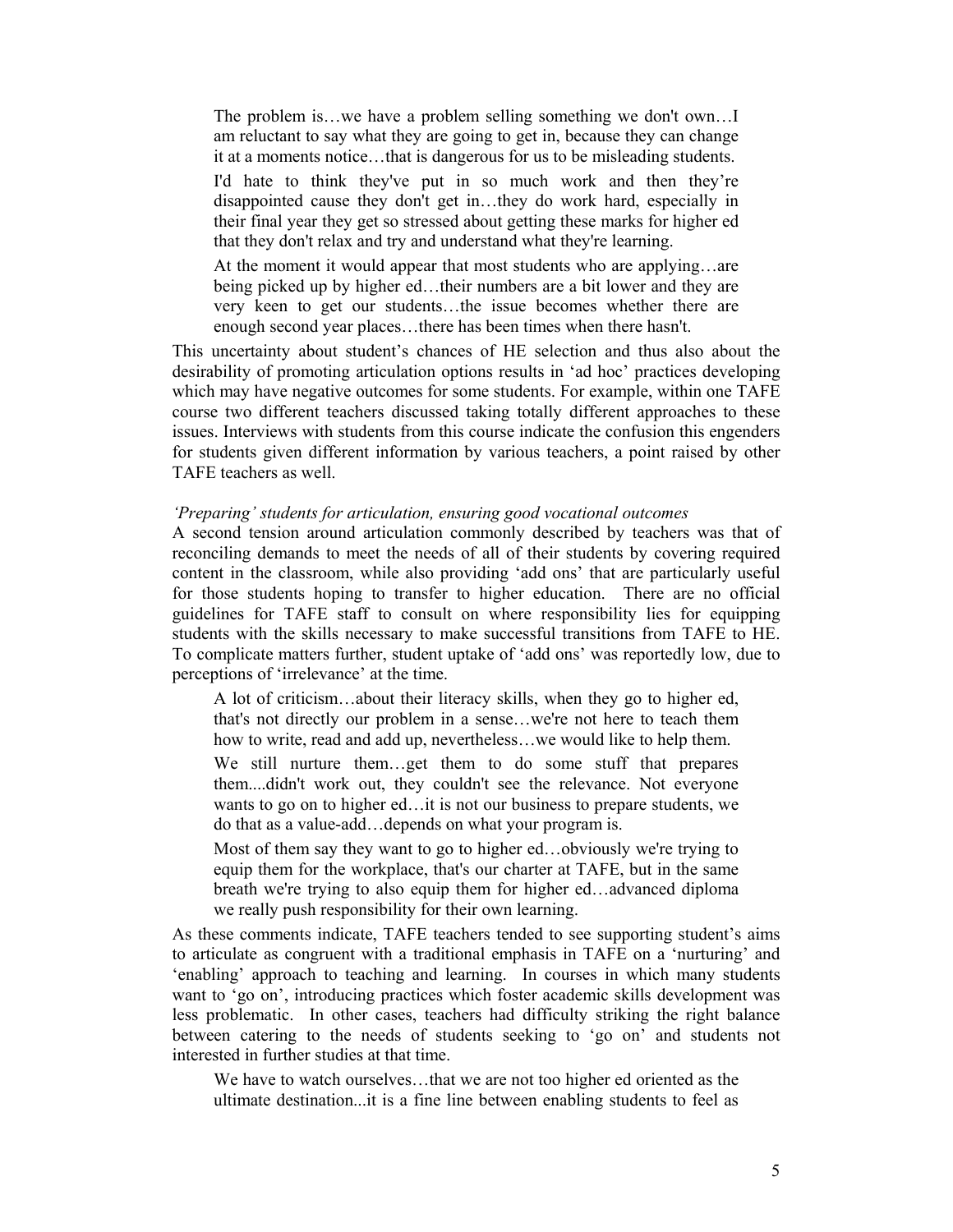though they are actually doing a great course in of itself...not that it is kind of second best to doing a…degree.

Articulation and focus on the bachelor program…diminishes in some ways, the [TAFE course]…leaves people with the sense that I am here as a way into the bachelor program…they need to value themselves not see this just as an opportunity for higher education. The industry needs [TAFE qualified workers] but with all the talk about articulation…it sort of devalues the [occupation].

TAFE staff working in certain fields of study also commented on *convergences* in the skills that they must develop in students to produce 'work ready' TAFE graduates and the skills which equip students for higher education. Other staff explained their efforts to promote articulation, or to adapt TAFE courses to reflect changing student needs, as in part based on shifts in the level of qualifications required for particular occupations.

Love to be able to get them more analytical and we're trying very hard to do that…(Is that why you're thinking about…more of a focus on language and analytical skills, because so many of them want to use it as a pathway?) both reasons, they can't get a job without it either…so we've…put more language into each subject.

Talk to them a lot about it as they're progressing through the Diploma year because we think that that actually opens more doors if they have got the degree…allows them to get a foot in the door with employers.

We run [subject stream] courses...they go straight out into industry. That is a real vocational course…our [subject stream]…really aren't vocational courses…They would need to be seriously thinking about articulation if they wanted to go on into the [industry].

(Do you encourage students to develop individual learning skills?) Yes (So it's an individual teacher may be doing it but it is not a philosophy of the course?) No, not at this point although I suspect that will be changing shortly…I think that will be ingrained within the curriculum.

Student's interest in and uptake of articulation options, as well as labour market changes, seem to have had implications for how some TAFE courses are taught, particularly in terms of curriculum development. As in the previous section, an ad hoc approach to managing these tensions currently obtains in the absence of overarching guidelines. Student commentary implied that many of them were aware of these tensions, but that those who went on to articulate very much appreciated 'preparation' for higher education studies were this was provided.

## *Articulation and intra-institutional competition for students*

Sharpening intra-institutional competition for students was a further tension around pathways courses identified by TAFE staff. Both the HE and TAFE systems are under considerable pressure to attract and to retain students. While teachers acknowledged that articulation was a viable option for those TAFE students keen to take advantage of the opening up of university studies to a more diverse group of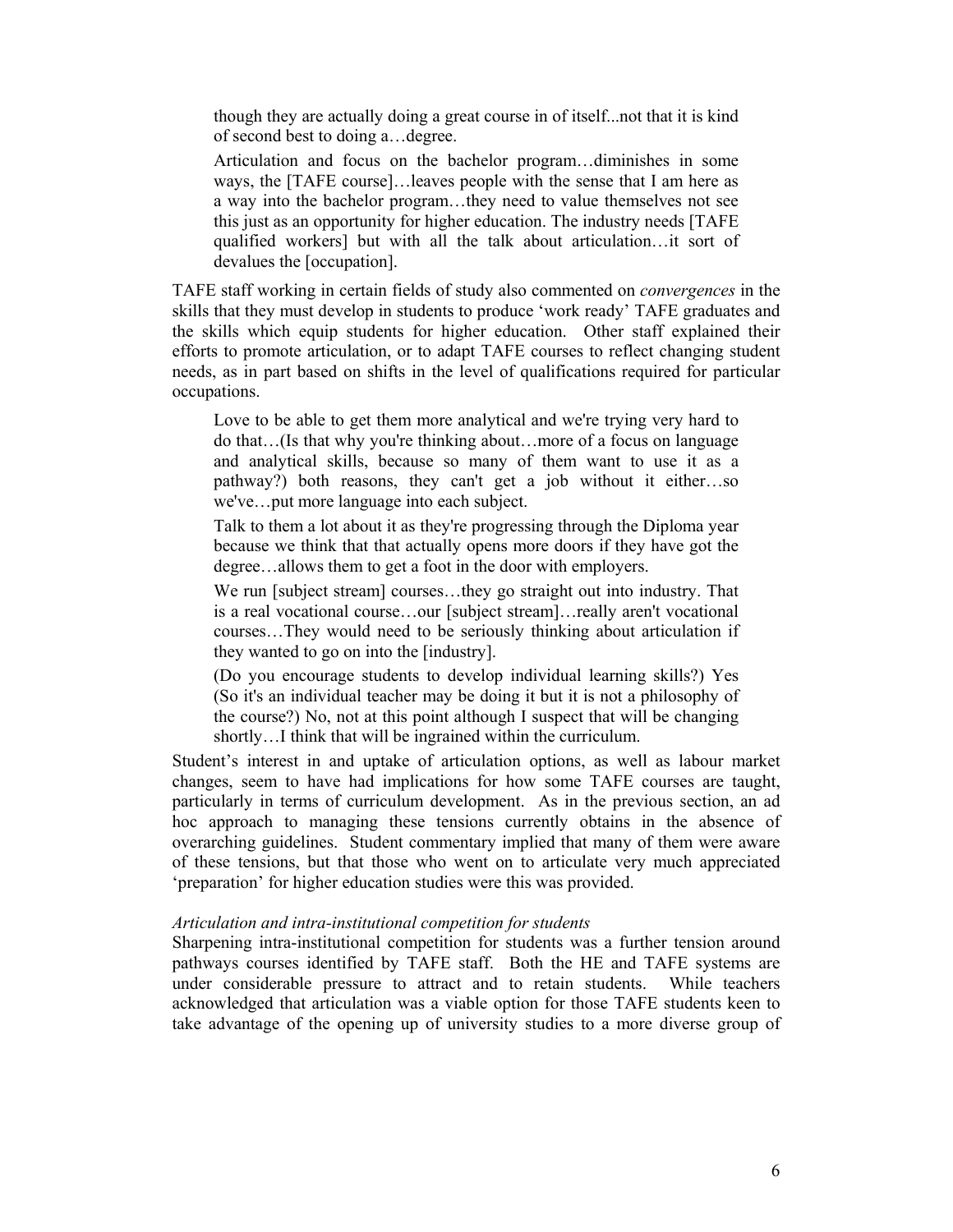entrants over time, the ramifications of this for the viability of their *own* higher level courses and for the broader 'identity' of TAFE was a concern for some  $2$ .

Do you think the students use the Diploma as an alternative entry into university a lot? I think they use that and I think university backfills…I don't know where the role of TAFE is anymore. Is it to backfill university places? Or is it a separate entity designed to give clear vocational outcomes?

We had a significant number who leave after Certificate IV and it really questions how viable our Diploma class can be…if half of those apply because…they want to do degree studies…we lose them out of the Diploma…we have got a class under about fifteen.

Being a dual sector institution…students can leave at any point to try and successfully get in degree studies which obviously has a serious impact on the viability of our classes…we want students to move up, but it…can really make it very difficult for us…wondering…whether we will lose more and more of the Certificate students.

This year…the first time we have ever under delivered…we receive a lot of applications…couple of weeks into starting the course our students started getting…offers for the Bachelors program. They then withdraw.

We have noted that many students entered their TAFE courses to increase their chances of later acceptance into degree courses, and others sought to gain credit for part of a degree course at TAFE, to reduce the cost of a degree. Yet these comments raise questions as to whether increased 'traffic' along articulation pathways might jeopardise the viability of some TAFE courses if it is not well managed. Teachers also questioned whether it serves students well to encourage transfers prior to completion of higher level TAFE studies. Indeed, most of the student participants had gone on to be reasonably 'successful' at university, but those who were inadequately prepared for this shift suffered blows to their self esteem as well as financial costs. Unsurprisingly, internal 'competition' for students also had rather negative effects on cross sectoral relationships, an issue we take up in more depth in the next section.

### *Good cross sectoral relationships, better outcomes for students and staff?*

This paper has presented evidence that greater university level steering of articulation processes and practices may help to ease some of the tensions that increased levels of articulation have raised for Victoria University TAFE staff, whilst also enhancing student outcomes. In the absence of such guidance, the most functional of the pathways we examined in these terms were those where staff in each of the sectors had actively forged good working relationships. For example, we noted that uncertainty about student chances of HE selection induced tensions around the promotion of articulation options to TAFE students. Teachers comments implied that there is much variability and lack of transparency in selection, but also that the quality of cross sectoral relationships had a strong impact on how well these tensions can be managed.

They  $[1<sup>st</sup> HE$  department] want...our kids, selection is based on our recommendation when spots are available... $[2^{nd}]$  HE department...it is so

 $\overline{a}$ 

 $2$  The authors could find little mention of this issue in the research literature, save for a recently commissioned NCVER project which examines many of the issues that are raised in this paper (See 'Higher level VET: Relevant alternative or outmoded qualification level', NCVER website).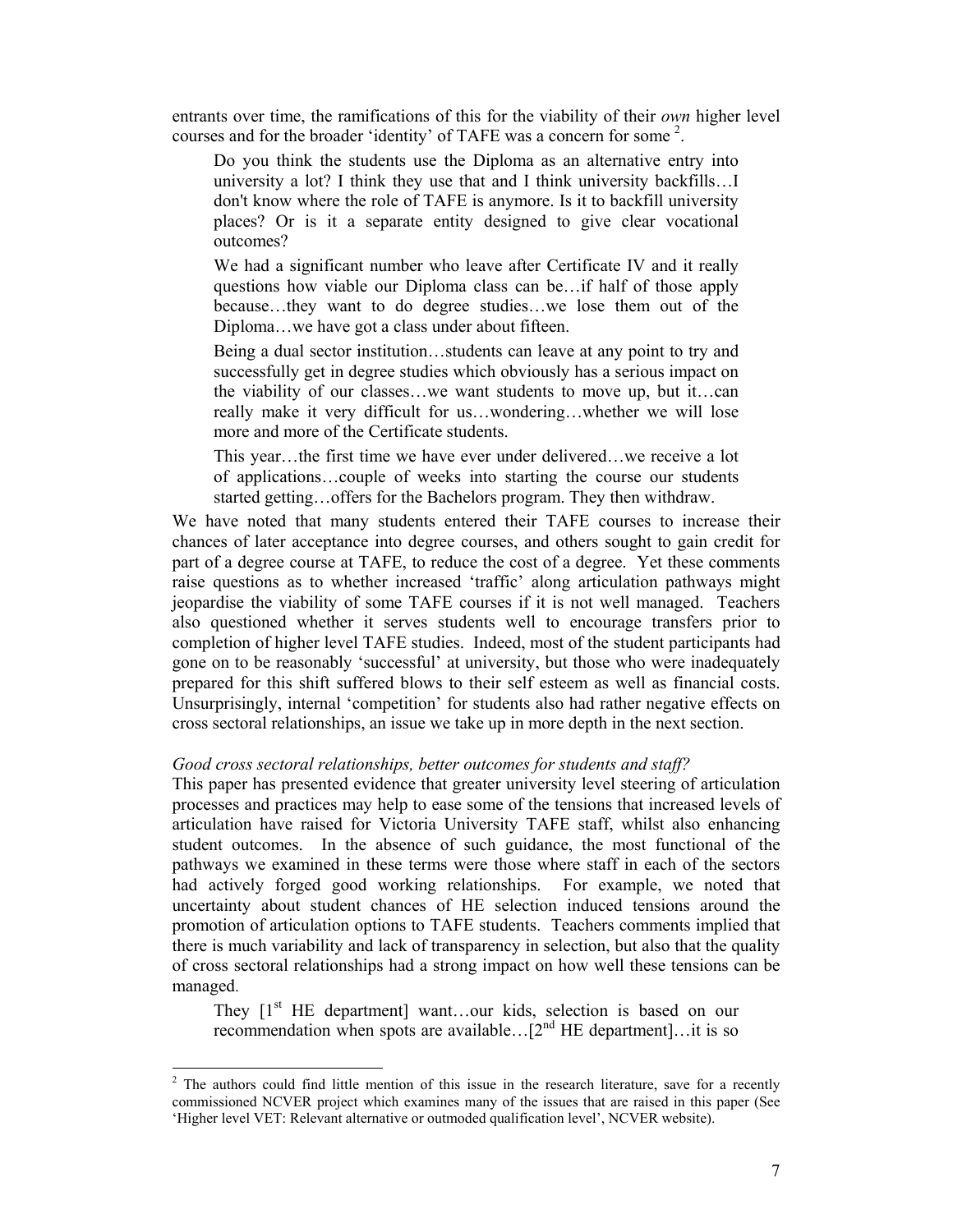complicated, it changes every year, we have no control of it…I couldn't ring up the head of school and say, I have this great kid…done two years here, she would make a great [occupation]...It wouldn't make any difference.

[HE staff ] has indicated that he expects the high distinctions or above for our TAFE graduates (What about for [degree course]?) I believe it is a credit average although they can sort of relax that as long as they see consistency.

We really need to have a bit more formality as far as information is concerned…maybe the relevant admissions officers to physically attend our campus.

Those staff with better information on student chances of 'success' were more comfortable in making students aware of articulation options. Many of these teacher's comments support the results of prior reports on selection processes and pathways at Victoria University, which indicate that selection criteria can be inconsistently applied and selection officers often operate with inadequate guidelines (Woodley, Henderson, De Sensi and Gabb, 2005).

Teachers' also stressed a need for more easily accessible, up-to-date information on student pathways courses, and the value of messages that TAFE students are 'welcome' in HE. Sharing of information about the content of HE destination courses was also valued, not least because this helped to reduce tensions around pressures to 'prepare' articulating students. Students interested in articulating thus more often gained appropriate support for their goals in areas where productive cross sectoral relationships obtained.

I would see a really big advantage in having representatives of these courses coming to speak to our students and I don't think that that has actually happened…adds credibility even though we are TAFE we have some relevance to higher ed.

Always been fantastic [HE dept.] they love our students and they have always given us strong support…that's in great part due to [HE head of school] is very proactive, has a strong relationship to TAFE, just knows the way we operate, can work to our timelines.

We've had a lot of changes in TAFE, in terms of our curriculum and our training package…we always meet with them and let them know what's happening…because we wanted to make sure that students had the maximum…(Is that fostered by some sort of university arrangement or process?) we just did it…most of our students want to go to higher ed, so we have to.

We've introduced an integrated assessment…was a group based project and we also use TAFE CT…in discussions with higher ed, were a feature of their delivery so we just felt that to have those experiences here at TAFE would hopefully be one less new concept once they go to higher ed

Most of the communication between TAFE and HE *teaching* staff relied on personal networks and happenstance, but it often led to discussions about curriculum, a better understanding of student needs, and less negative perceptions of TAFE students amongst HE staff when it occurred. Where there was little such contact between staff, these opportunities were lacking.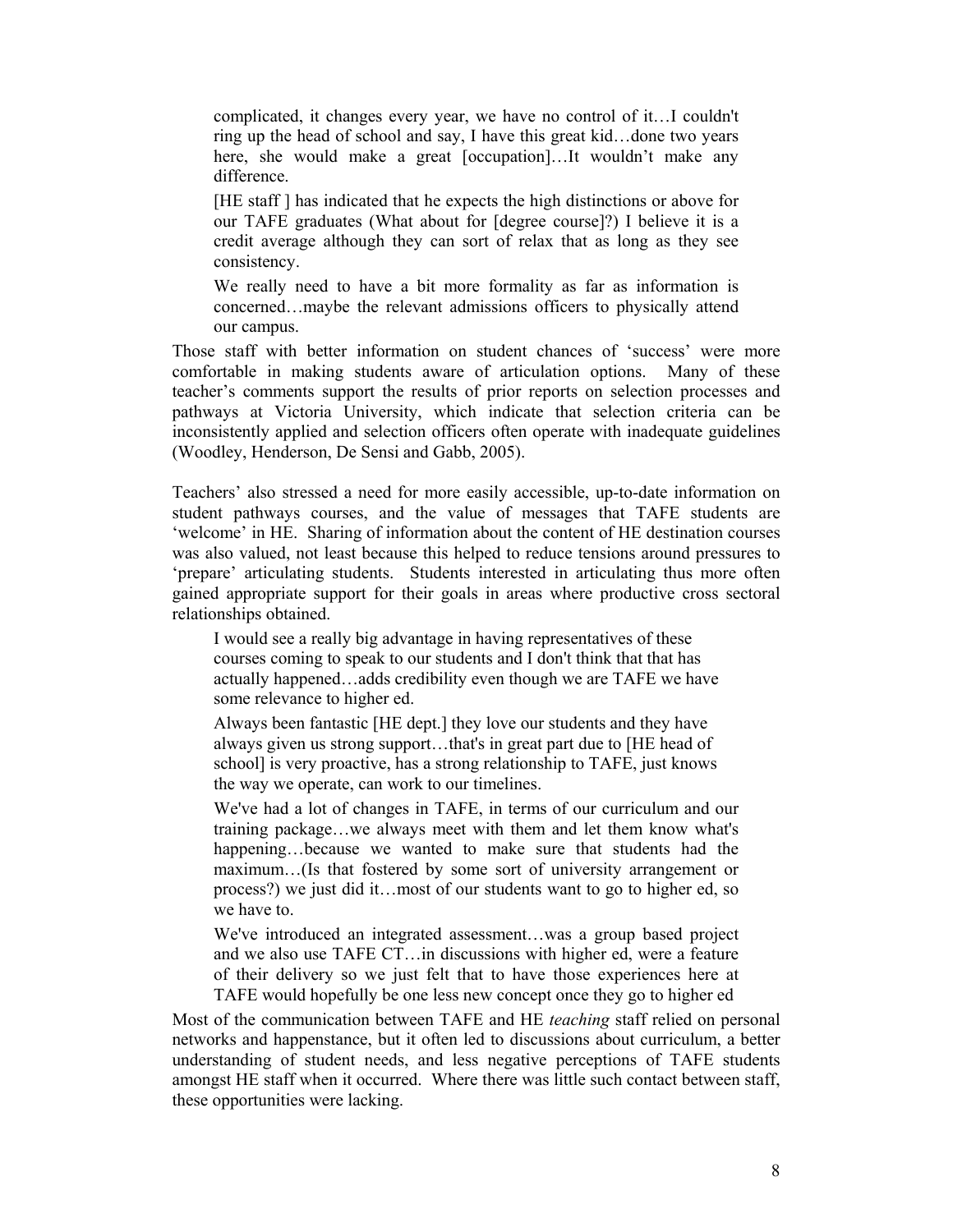The most important thing is just keeping the communication lines open between us and higher ed…it's good at the moment because there are two people involved in those departments…who know about TAFE and have strong ties with TAFE and that should be something to build on.

I don't know them at all. No contact at all. My view and it is only my view, is that there is a lot of territoriality in such arrangements and they do not meet the learners' needs.

In some cases, mutual adaptation of pathways courses was being considered as a means of 'smoothing' articulation pathways. In others, experimentation with cross sectoral collaboration on course design seemed to offer some possibilities for reducing intra-institutional competition for students. In both cases, these strategies seemed likely to increase the support offered to articulating students.

Made a bit of a decision, because we're getting so many TAFE articulators, to trim down our [degree] course in the area that was covered by TAFE.

The change of the course which I am envisaging...there would be some subjects from TAFE taught in the Bachelor…a common first year, then TAFE students can articulate into the second year on a common path…our [HE] students go to TAFE to do four units…when they come into the second year they move together as a cohort

(Is some of that communication about making sure that there's a suitable lead in from the TAFE to the higher ed courses?)…Our objective is always to give what we can to students and to give them as many opportunities as possible…one of those is going to be around students options to get into higher ed.

Findings from the broader study that this paper is based on emphasised the centrality of good cross-sectoral relationships at all levels, but especially at the level of the teachers directly involved, in making aspects of the articulation process work effectively for staff and students. It also noted the degree to which the quality of these relationships varied across the University. In some cases, these relationships seem to be based on two-way communication, formal and informal processes of feedback and discussion and mutual responsiveness. In others, relationships appear to be nonexistent to adversarial and provide little scope for productive two-way exchanges.

#### **Conclusions**

Many of the challenges for VET staff nationally were mirrored in the commentary of these Victoria University TAFE staff. Increasing levels of TAFE to HE articulation are producing particular tensions in their everyday practice. The most common issues included; If TAFE teachers should promote articulation options to students when outcomes are uncertain; a need for a re-examination of course content and delivery in light of both rising levels of articulation and shifts in the skills 'work ready' TAFE graduates need; and the impact of intra-institutional competition on the viability of some TAFE courses. There is a clear need for more explicit institutional guidance on how TAFE teachers should manage these matters. Supporting dual sector university staff to build stronger cross sectoral communication channels and to devise collaborative solutions to common problems around TAFE to HE articulation would also seem wise. The current 'piecemeal' and 'ad hoc' approach has inequitable effects for students and makes TAFE teachers roles unnecessarily burdensome.